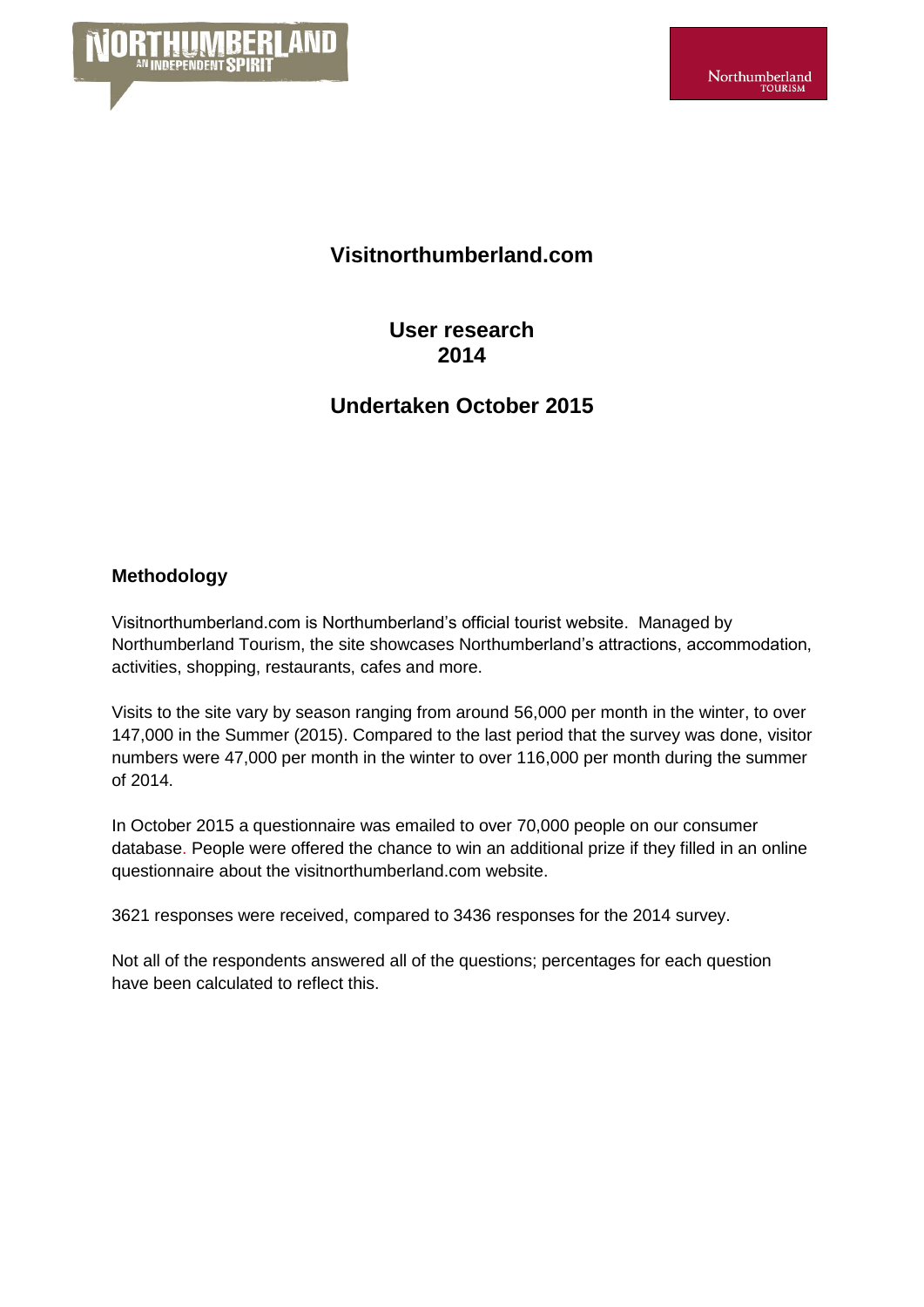#### **Contents**

| Methodology                                                              |    |  |  |  |
|--------------------------------------------------------------------------|----|--|--|--|
| Contents                                                                 | ij |  |  |  |
| <b>Executive Summary</b>                                                 |    |  |  |  |
| Section 1: Website Visitors and their use of www.visitnorthumberland.com |    |  |  |  |
| The visitor & ArkLeisure segmentation                                    |    |  |  |  |
| How did you find visitnorthumberland.com                                 | 2  |  |  |  |
| <b>Travel Status</b>                                                     | 3  |  |  |  |
| The holiday                                                              | 4  |  |  |  |
| Where did they stay & What did they do                                   | 5  |  |  |  |
| Booking & Spend                                                          | 6  |  |  |  |
| Visitnorthumberland.com's influence                                      |    |  |  |  |
| How you communicate with and about Northumberland                        | 8  |  |  |  |

| <b>Section 2: Comments and suggestions</b> |  |
|--------------------------------------------|--|
| Overview of comments and suggestions       |  |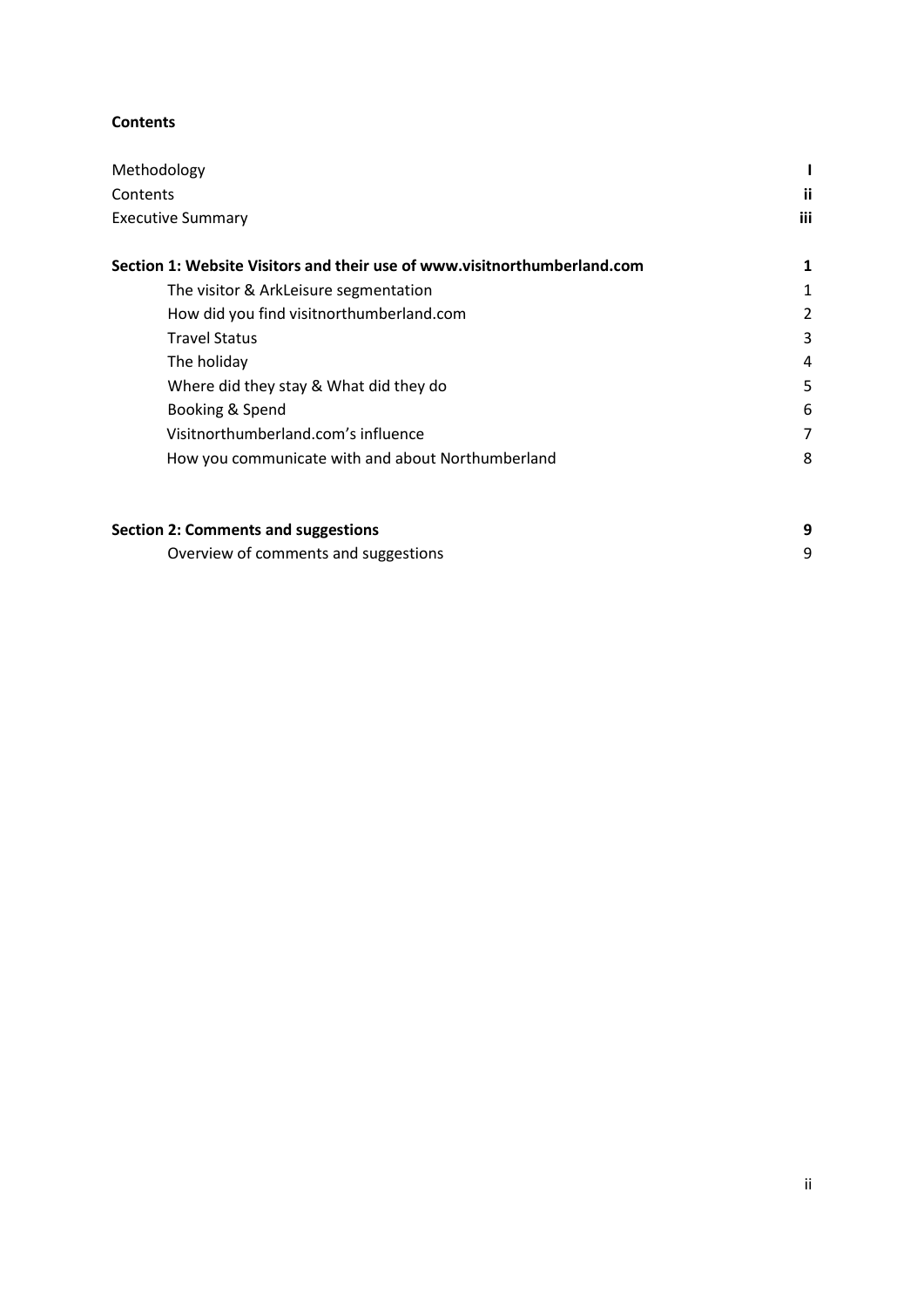### **Executive Summary**

Users of [www.visitnorthumberland.com](http://www.visitnorthumberland.com/) can be broken down into those already booked and committed to visiting the county (21.6%), those considering a visit (44%) and those still deciding where to go where Northumberland was just one option (28.5%).

**46.8% of those surveyed said they did visit Northumberland after using the information on [www.visitnorthumberland.com.](http://www.visitnorthumberland.com/) Given that 1,014,755 unique visitors used visitnorthumberland.com during 2014, this equates to 474,905 parties, or 1,396,221 visitors (the average party size is 2.94).**

As 21.6% had already decided to visit, this represents a conversion rate of 25.2%.

The 21.6% who had already committed to visit were using the website to research things to do and see. This shows that the website plays an important part in encouraging people to visit but also in influencing people to do more and spend more while they are here.

Of those that visited 70.8% said that their decision to visit had 'probably' or 'definitely' been turned from possible to a certainty by the website.

**70.8% of those that visited but hadn't already booked (25.2%) said the website turned the possibility of a visit into a certainty, meaning we can say 84,731 visits were directly influenced by visitnorthumberland.com. As the average size of a party is 2.94, this results in a total number of additional visitors of 249,108.**

Website users surveyed spent an average of £624.70 per party.

**If each of the 474,905 parties visiting Northumberland after using visitnorthumberland.com spent this average, this equates to £296,673,153.50 generated for the county.**

**If each of the estimated 84,731 parties inspired to visit by the site spent this average, the additional amount generated for the county would be £47,638,147.73**

A total of 892 comments and suggestions were made. Of these 697, or 78.1% were compliments, and 195 or 21.9% were criticisms or suggestions for improvement.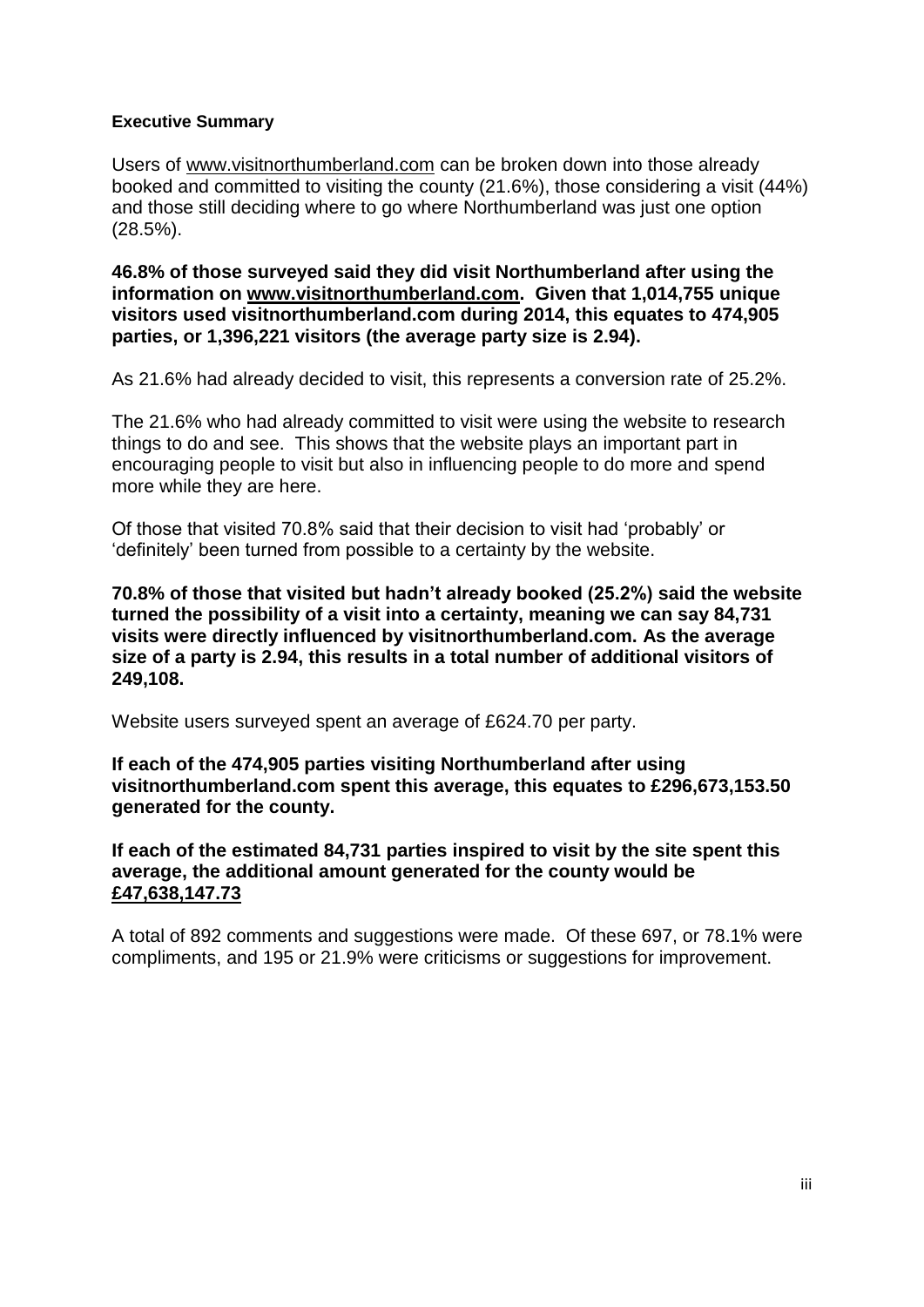# **Section One – The Visitor**

- 61% of respondents were female, 39% male.
- The majority were aged 40 or over 88.2%, with 42.6% over 60.
- 16.7% of visitors came from the North East region with a further 25.9% from neighbouring North West and Yorkshire areas. 7.8% came from Scotland and 2.7% came from outside the UK.

### **Ark Segmentation**

This year we added a specific set of questions provided by ArkLeisure in order for them to do a refreshed analysis of our database. Previously, discoverers, traditionals and cosmopolitans were identified as our 3 key market segments. As you can see from the table below, this has partially changed with the new analysis.



Cosmopolitans – A high-spending market who are strong, active and confident. Risk takers, they have a desire for things that are different and like new challenges. They have an appreciation of art and culture, are comfortable trying new things but are happy to adopt traditional values when appropriate.

Traditionals – Self reliant and independent, they hold traditional values and are unlikely to justify spending on expensive alternatives. Value traditional, established brands and value, and will pay for, good service (recognition and individual attention). Functionality is most important, they enjoy a relaxed pace of life with intellectual challenges, arts and culture. 624

High Street - Like to be advised, taking information from other sources rather than discovering for themselves. Are prepared to spend money on luxury and brand and style are more important than functionality or individuality. An active segment that is moderately interested in intellectual pursuits, arts and culture. Not the first to adopt new products but are keen to follow along once a fashion has been established.

We did some analysis into the differences between those who booked and those who havent yet visited, to see if there were any discrepancies. The percentages were very similar, showing our database of consumers is made up of the appropriate segments who will be interested in actually visiting.

There is some interesting analysis into the percentage of each segment that went on to book. Followers and habituals, although being smaller segments, had 51 and 53% respectively that visited, compared with the bigger segments that had 45,44 and 43% who visited (traditionals, cosmopolitans and high street respectively).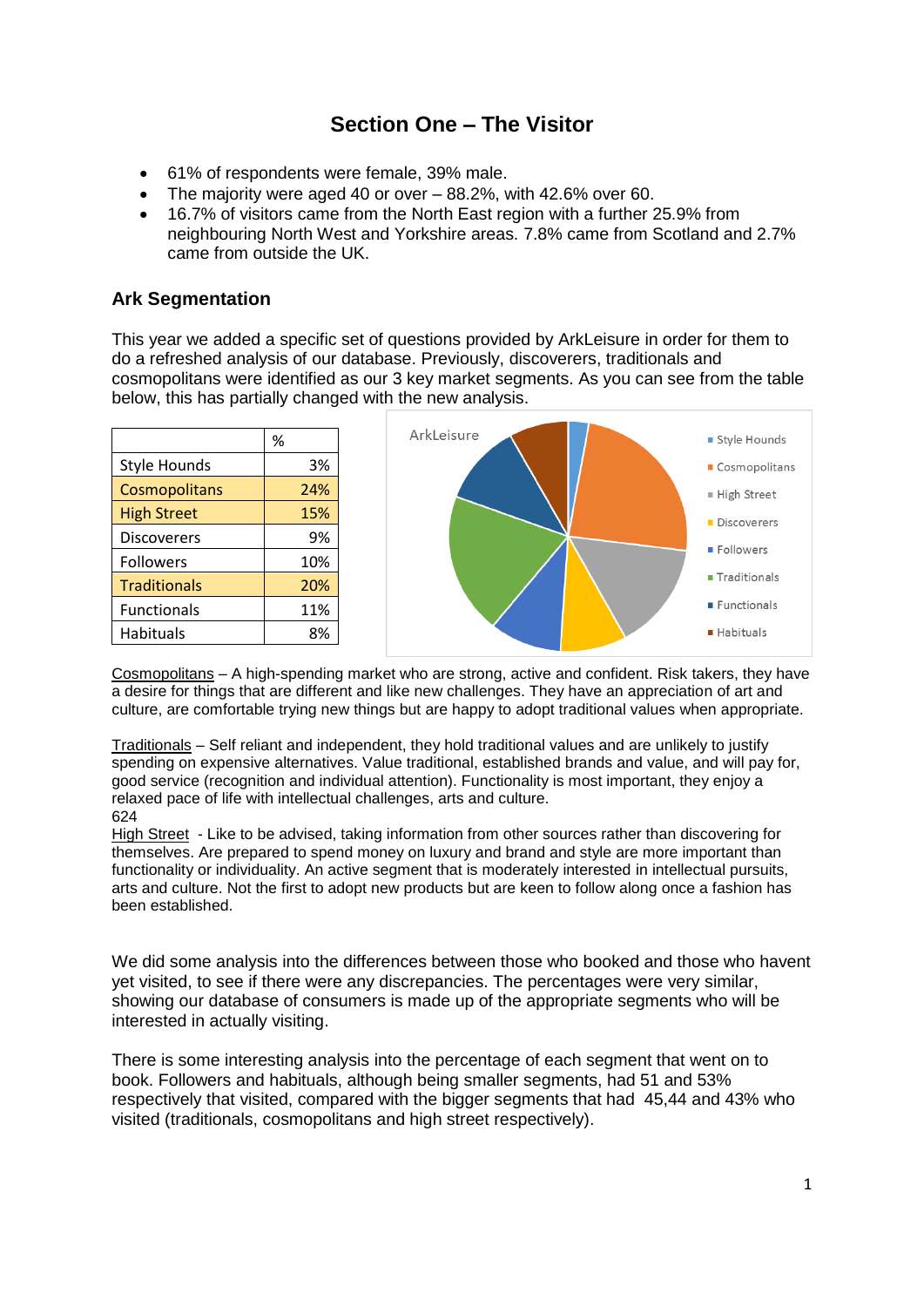**Section Two – How did you find visitnorthumberland.com and what was your travel status at the time?**



The most popular answers were email newsletter, internet search engines and visitnorthumberland advertising.

Competitions are an important way to encourage users to visit the website – not only do they visit the site to enter the competition, but around 40-50% also opt-in to receive our email newsletters, allowing us to keep in touch with them and communicate key messages.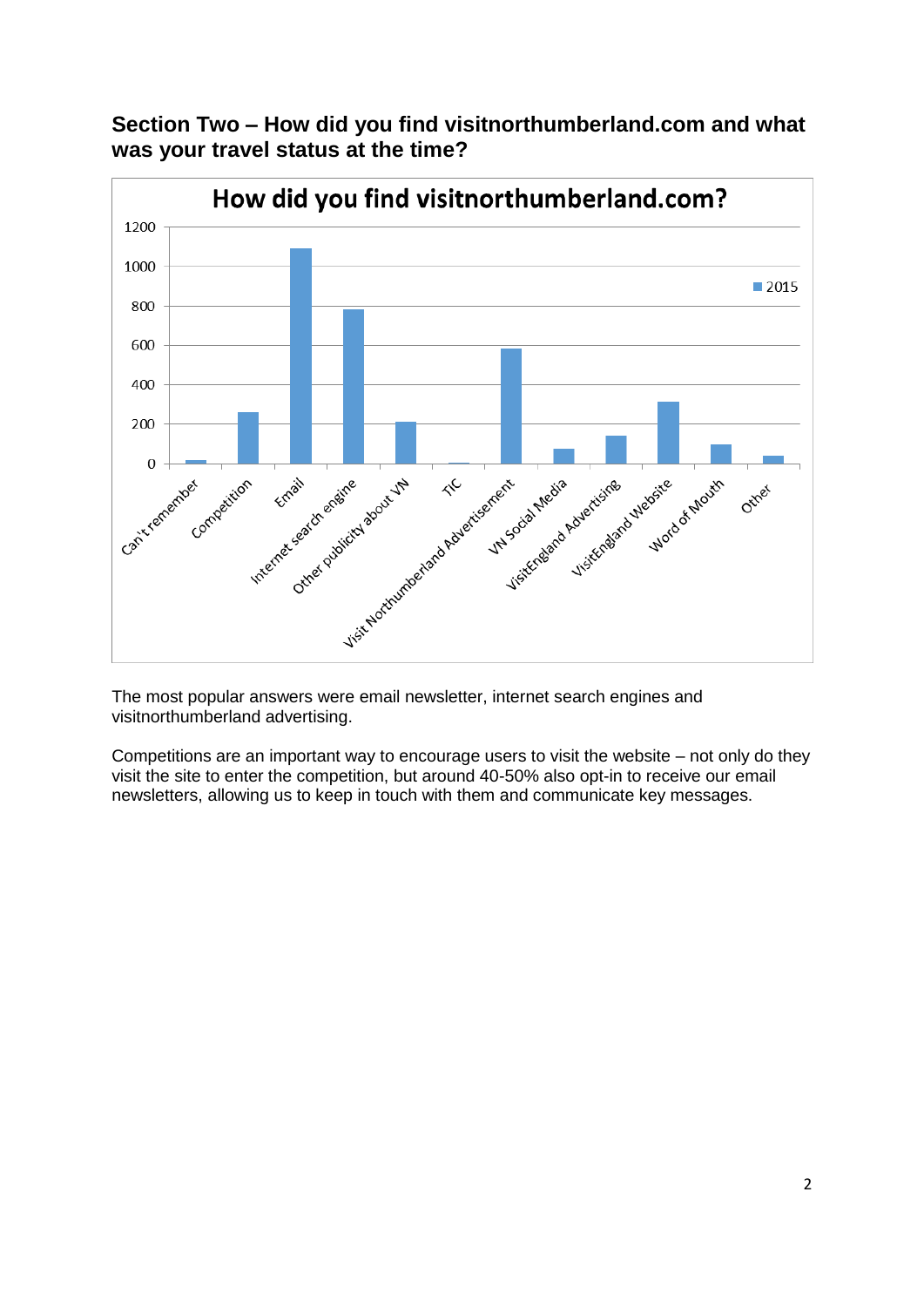

*'Which of the following best describes your travel status when you used visitnorthumberland.com?'*

A smaller percentage of people had already booked a holiday (21.6%) compared to 2014 (24.9%) but more people were considering a visit, so still had Northumberland in their plans rather than not being sure about visiting.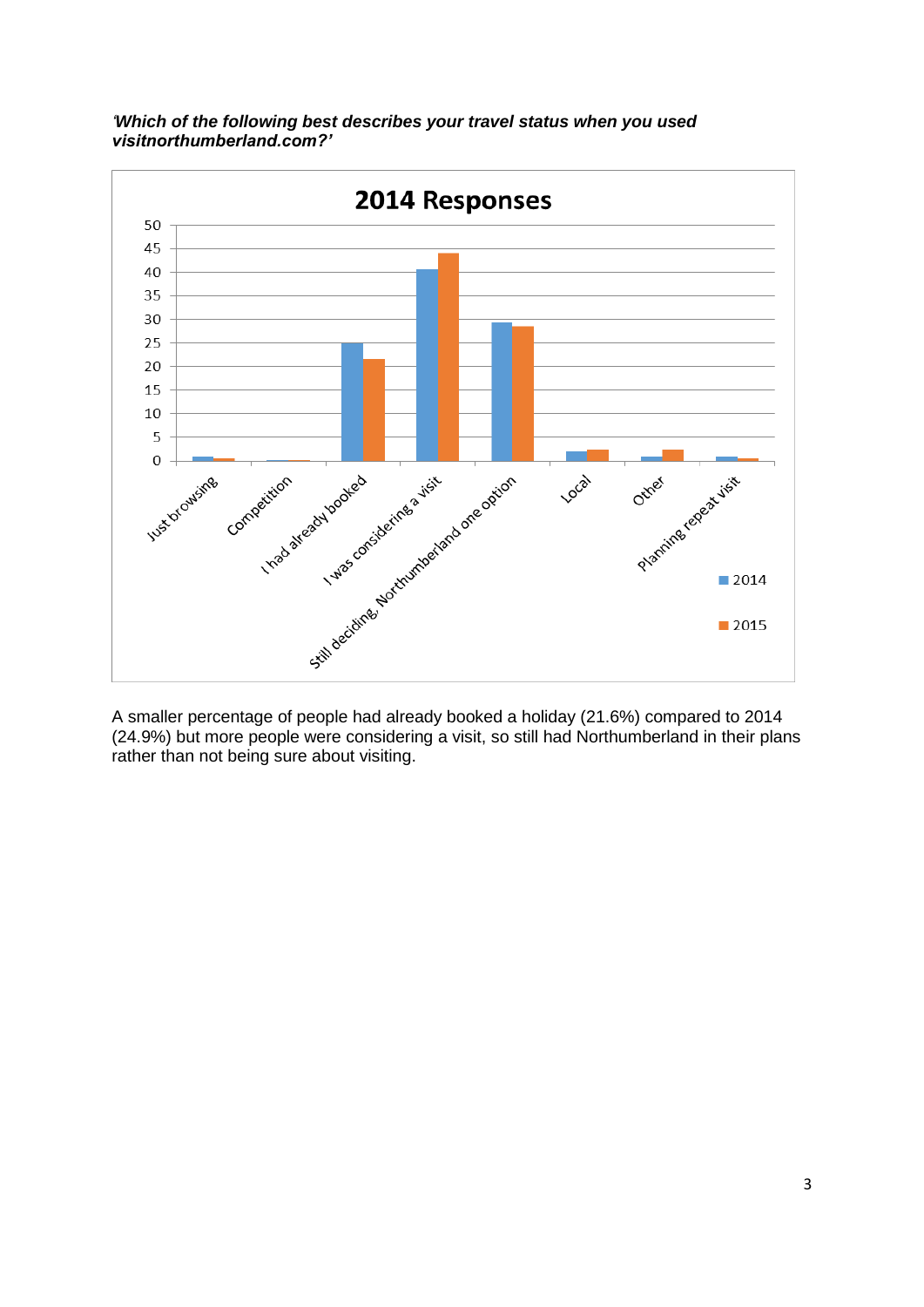# **Section Three – The Holiday**

46.8% said they have visited since using visitnorthumberland.com which is consistent with the 2014 survey. Of those who didn't visit, 47.2% said they are planning to visit in future and 26.9% said they visited somewhere else.

81.2% of those who visited said they visited for a holiday, while 11.1% said they were visiting friends or relatives and 5% were on a day trip. Less than 1% were visiting Northumberland for business.

The average length of stay was 5.7 nights, the breakdown of length of stay is depicted in the chart below. Seven night stays are still very popular, but 2-4 night stays make up 41% of stays, showing the importance of short breaks.



60.5% of parties were 2 people, the average party size (excluding those who said they came as an organised group) was 2.94 people. 35.2 people is the average party size of an organised group. 17.6% said they visited with children.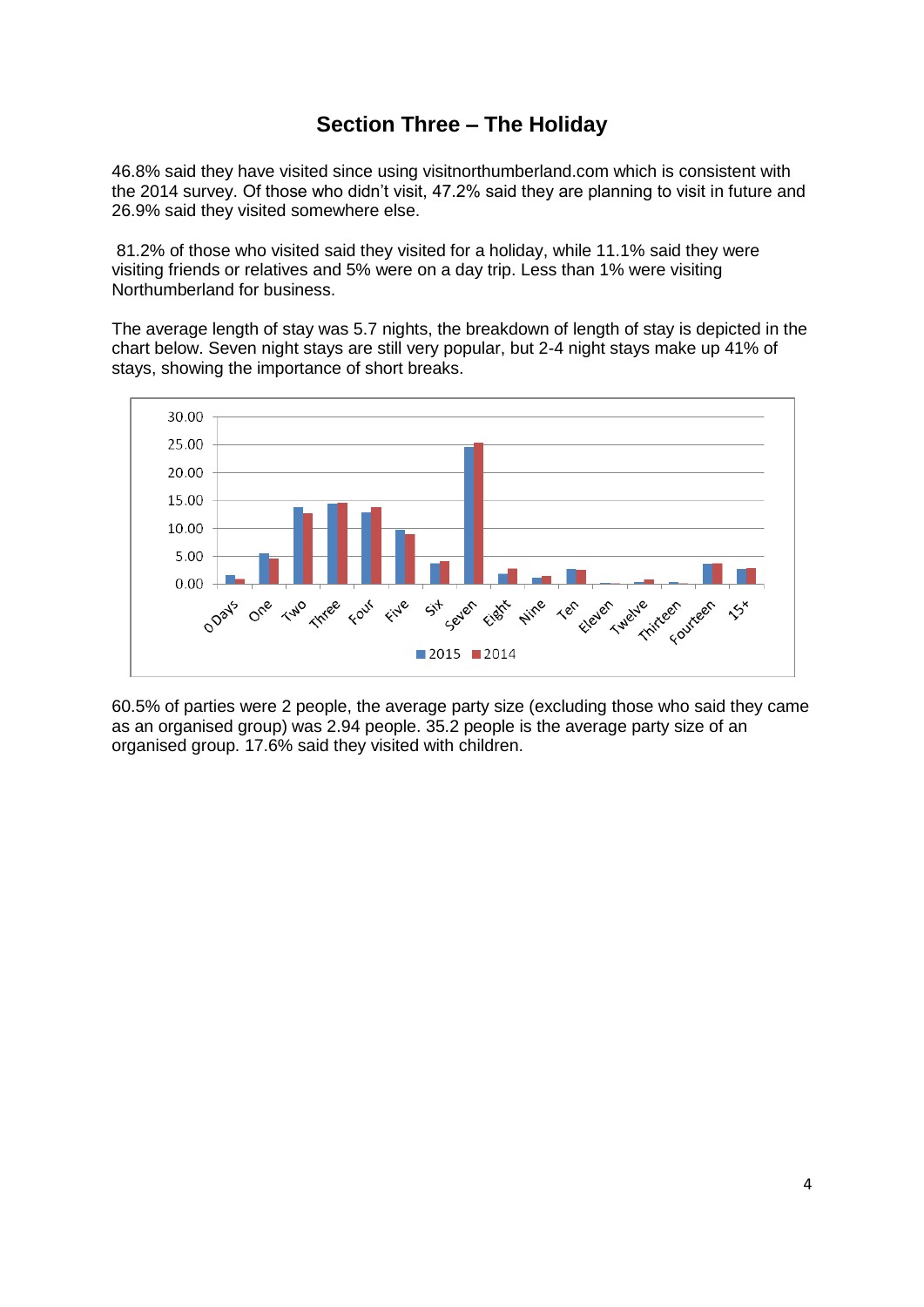The chart below shows where people said they stayed when they visited. 55.1% said they visited the North Coast area, with 12.8% visiting Hadrian's Wall & Tyne Valley, 10% visiting the South part of the Coast and 8.9% The Cheviots. Kielder and Mid Northumberland had 6% each with the North Pennines at 1.2%.



For 2015 we also asked what activities people undertook during their visit, which was a multiple choice question. Visiting attractions was the most popular (82.1%) closely followed by walking (75.7%). Interestingly, 36.1% said they did a nature/birdwatching activity, very similar to the number that said they went shopping as an activity (36.7%). Considering the Dark Sky Park is still relatively new, stargazing had a strong response at 14.1%.

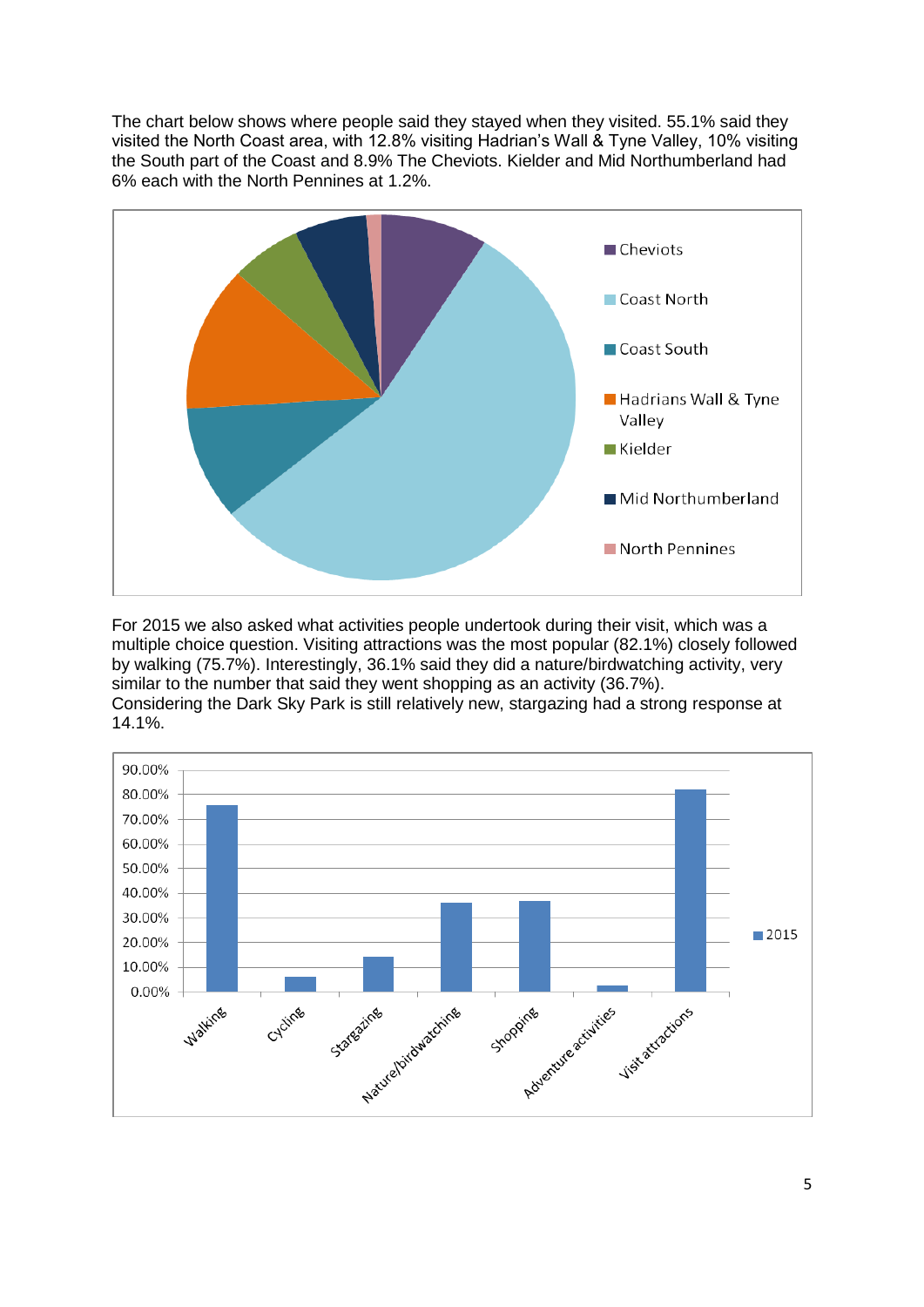When asked how the respondent booked their holiday, the most popular answers are emailing the accommodation provider (21.8%) and clicking through to the accommodation website (30.2%).

Although only 4.7% say they booked through visitnorthumberland.com, this is not surprising as we do not have a direct booking facility, some accommodation providers have a 'book online' button which links to their own booking system. Those who booked by clicking through to accommodation providers' websites originated on visitnorthumberland.com.





### **Section Four – Spend**

|                            | Average 2015 |        | Average 2014 |        | Average 2012 |  |
|----------------------------|--------------|--------|--------------|--------|--------------|--|
| Days out & attractions     |              | 166.26 |              | 165.01 | 156.46       |  |
| Travel                     | f            | 109.62 |              | 132.22 | 112.24       |  |
| Food & Drink               | f            | 160.21 |              | 163.75 | 137.60       |  |
| Accommodation              |              | 376.71 |              | 364.52 | 279.83       |  |
| <b>Total average spend</b> |              | 624.70 |              | 671.95 | 686.14       |  |

In 2015, the average spend was calculated by averaging each respondent's total spend, rather than adding the averages together.

We also asked respondents if they would be willing to spend more on food & drink if it was produced locally. 57.7% said yes, with only 5.3% saying no. The others said maybe (37%).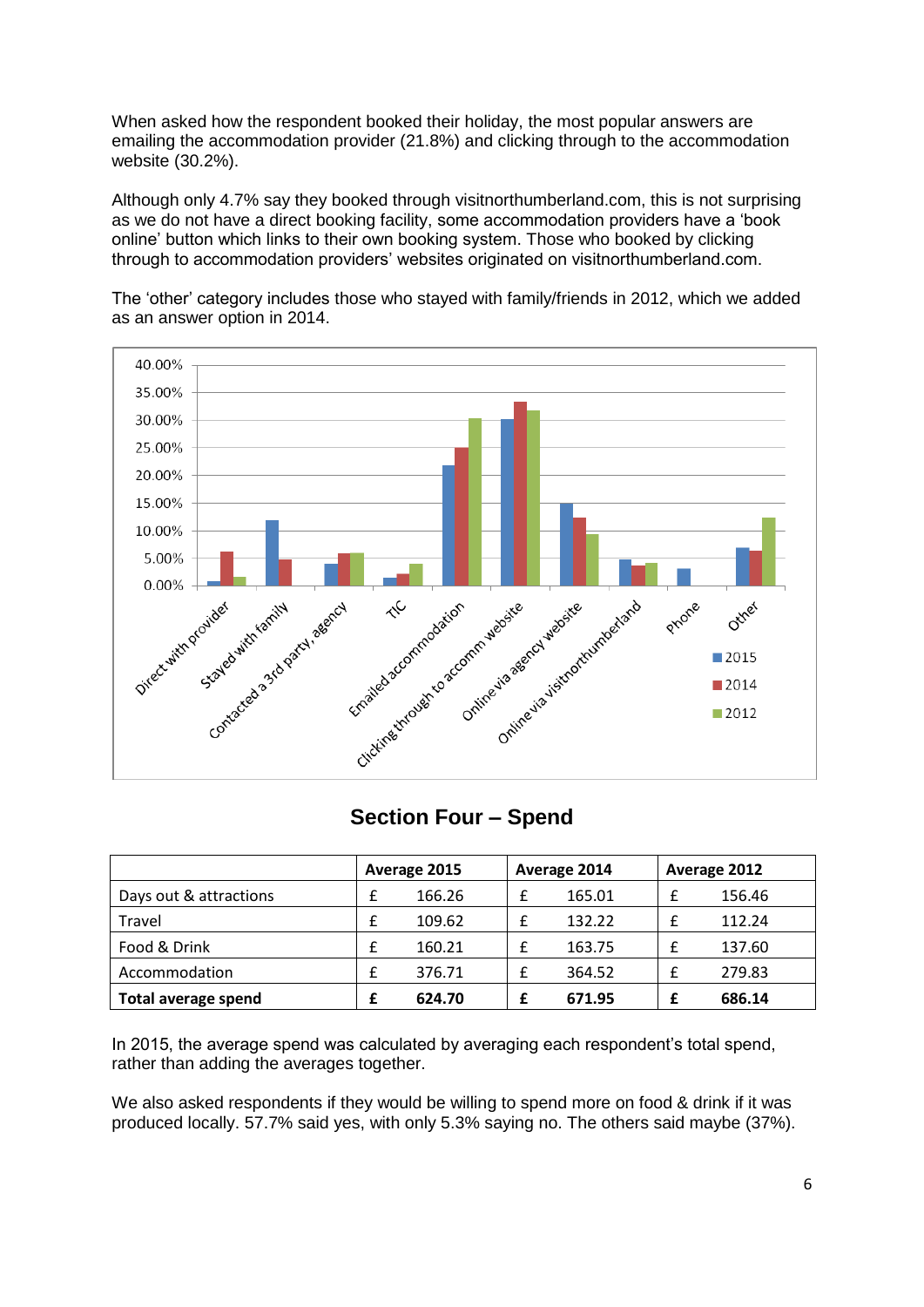# **Section Five – Visitnorthumberland.com's influence**

39.7% of people who visited said visitnorthumberland.com definitely turned the possibility of a visit into a certainty, with a further 31.1% saying it probably did. Only 10.6% said it definitely didn't (also included don't know).

29.4% of people who visited said visitnorthumberland.com definitely or probably encouraged them to stay longer. The average number of extra days they stayed was 3.1 days.

When asked how many times they have visited Northumberland since using the website, 48.3% said once, 25.6% twice, 11.4% came three times and 13.9% have visited 4 or more times.



The table below charts the responses when asked how much visitnorthumberland.com influenced their decision to visit.

When asked how visitnorthumberland.com influenced them, the most popular responses were that they visited more places while they were here, or that they visited Northumberland instead of another UK destination.

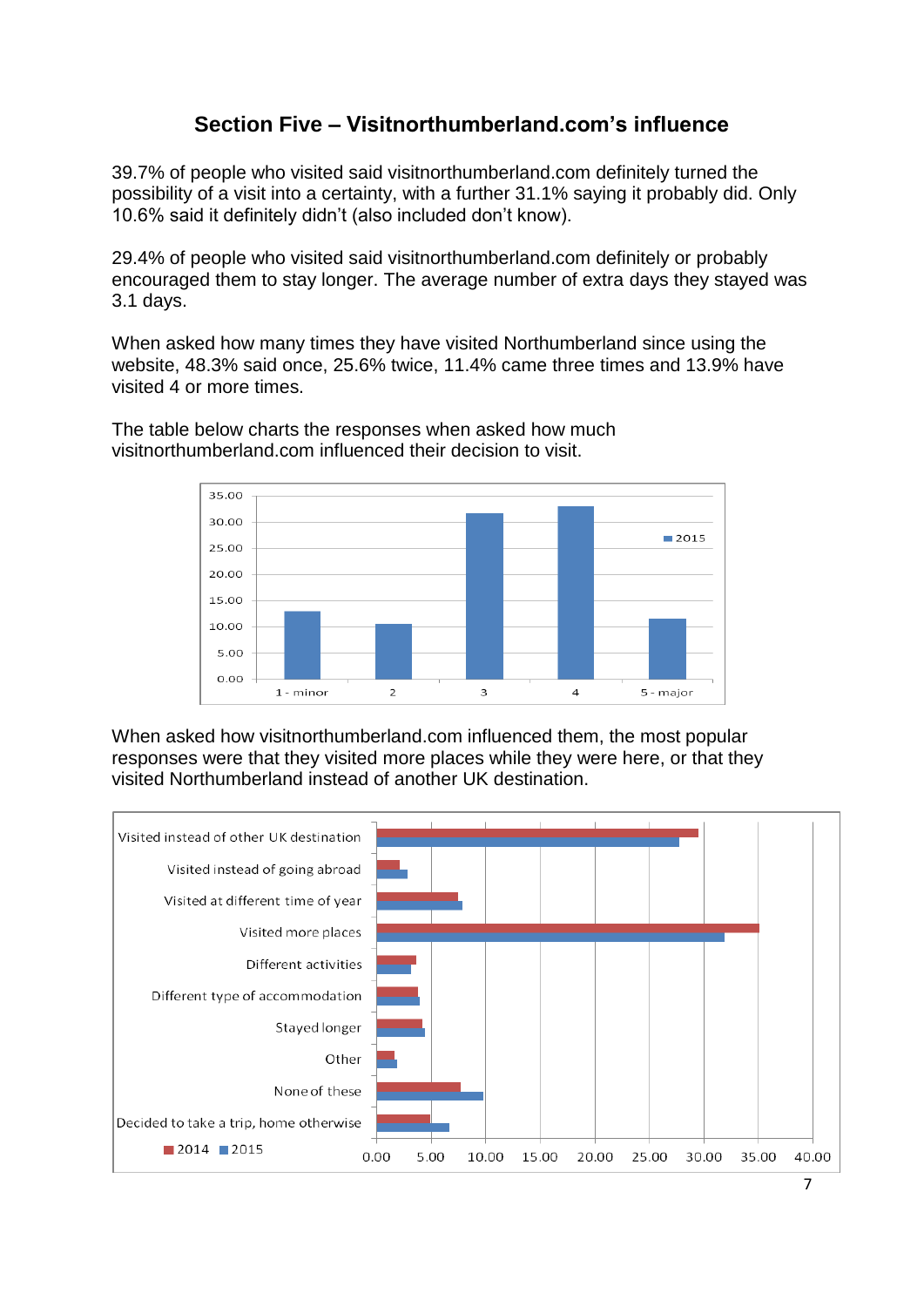## **Section Six – How else do you communicate with/about Northumberland**



12.4% of people who used the website also received a brochure, while 49.1% said they receive emails. 2.4% said they had connected with us on social media.

In 2015 we added 'Spoke about your trip' as an answer option. This shows that word of mouth is still a very strong form of personal recommendation. Posting reviews and uploading photos to the internet have both increased in popularity.